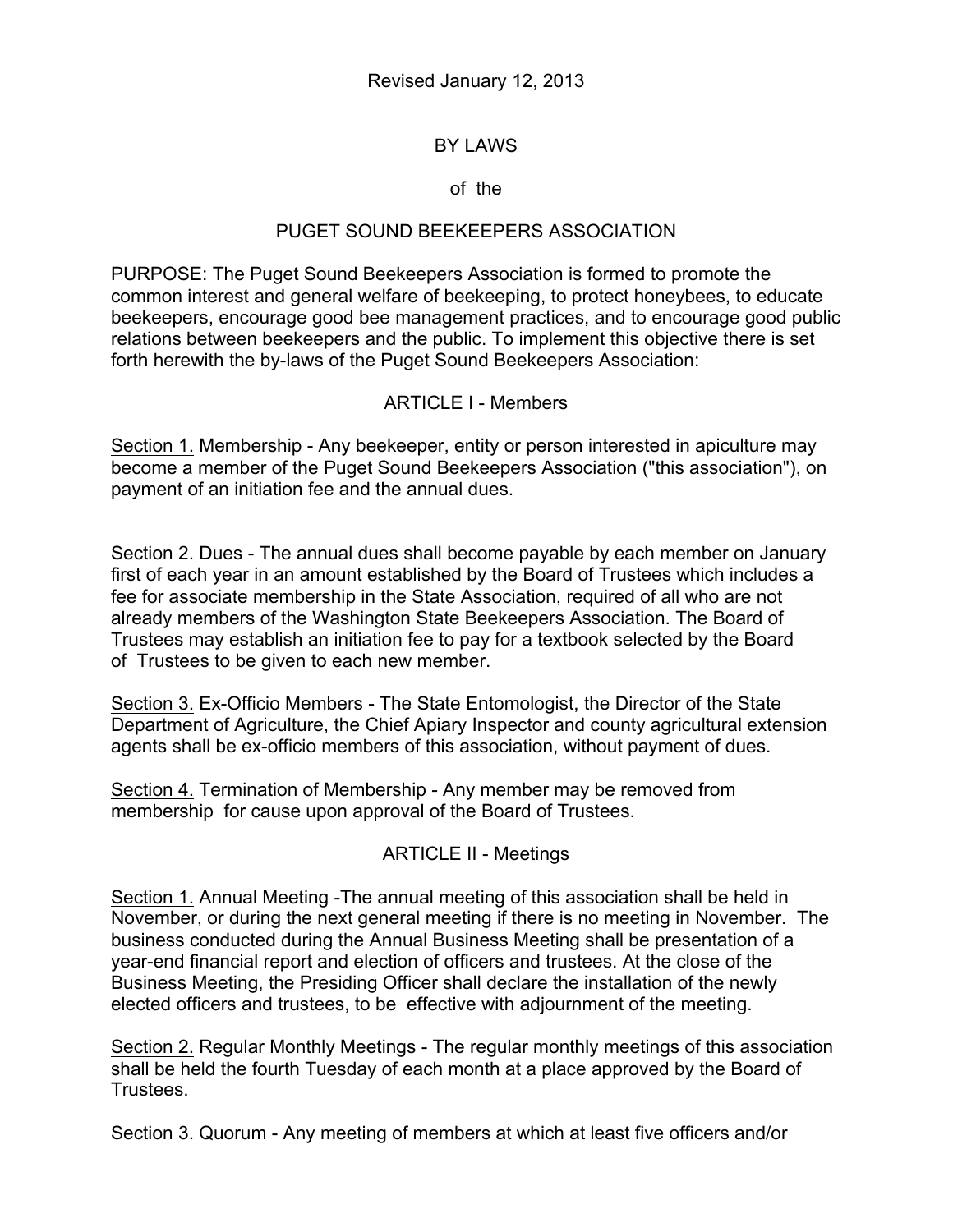Trustees are present shall constitute a quorum. The transaction of business, however, shall not have priority over program material at any regular meeting except at the annual meeting in November. The transaction of business shall have priority at any meeting of the Board of Trustees.

Section 4. Organization -the president shall preside at any meeting and in his/her absence the vice-president shall preside.

### ARTICLE III - Officers

Section 1. Executive - The executive officers of this association shall be a president, one or more vice-presidents, recording secretary, and treasurer, who shall be elected annually by the members of this association.

The duties of the treasurer shall be to record memberships, collect dues, to notify members their dues are past-due, to make out all state and federal government reports, as necessary, to carry out the financial directives of the Board of Trustees, and to keep track of all funds.

Duties of the other officers shall be those assigned to them by the latest addition of Roberts Rules of Order Revised, and according to which rules this association shall be conducted, unless otherwise specifically provided herein.

Section 2. Oath and Bond - The trustees may, by resolution, require any or all of said officers to give bond to the association with sufficient surety conditioned for their faithful performance of the duties of their respective offices.

Section 3. Subordinates - The Board of Trustees may appoint, agents and committees as they may deem necessary, who shall perform such duties as from time to time may be prescribed by the Board of Trustees, but power to appoint and remove such agents and committee members may be delegated by the Board of Trustees to the president of this association.

Section 4. Tenure of office - All officers shall hold office for one year or until their successors have been duly elected and installed. The term of office of the president shall be not more than two years. Officers shall not fail to attend more than one half of any of the board meetings, nor shall the officers fail to attend more than half of the regular membership meetings. All officers and agents, except heretofore provided, shall be subject to removal at any time, with or without cause, by a two-thirds vote of the entire Board of Trustees.

### ARTICLE IV - Trustees

Section 1. Number - The business affairs of this association shall be managed by a Board of Trustees (the "Board"), consisting basically of nine trustees elected by the members of the association at the annual meetings. A tenth member of the Board shall be ex-officio the immediate past president of this association. The executive officers shall also be voting members of the Board during their term of office. The Board may elect one or two honorary trustees for life who shall have full voting rights. Their presence or absence, however, shall not affect the constitution of a quorum. (All the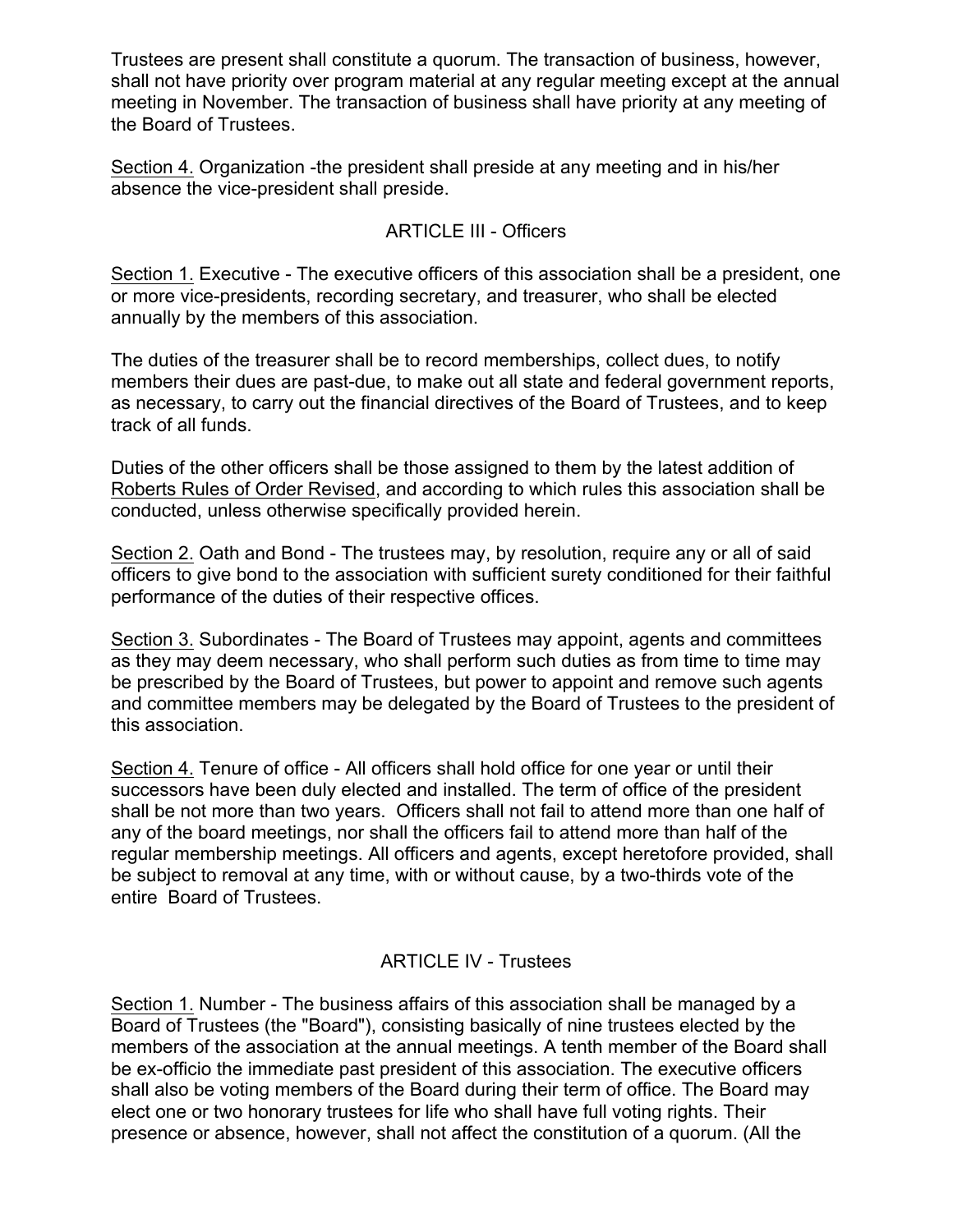above herein jointly and severally referred to as "trustee(s)".) Not more than one member of any family may serve as a trustee in any one year. The Editor of the newsletter shall be an ex-officio member of the Board of Trustees, with full voting right. The news editor in addition of any other assigned duties, shall be the publicity director and shall prepare publicity when deemed necessary by the President and or the Board of Trustees.

Section 1a. If there is a need for a legislative representative he/she shall be appointed by the Board of Trustees and shall be an ex-officio member of the Board of Trustees, without voting privilege.

Section 2. Term - At each annual meeting, the members shall elect sufficient trustees to bring their number up to nine, who shall serve as trustees for a period of two years, or until their successors are elected. The term of the immediate past president, who automatically becomes a member of the Board, shall be a period of one year.

Section 3. Chairman of the Board - The president of this association shall be the chairman of the Board and the secretary of this association shall act as the secretary of the Board.

Section 4. Qualification - No person shall be eligible to the office of trustee who is not an active member in good standing of this association. Trustees shall not fail to attend more than half of the meetings of the Board. The President may appoint an individual to fill a vacancy, and they shall serve until the next meeting of the board. Vacancies of the Board may be filled for the remainder of the term by election by the remaining members of the Board at any regular or special meeting thereof.

Section 5. Meetings - Regular meetings of the Board shall be held at least twice a year at such time and place as shall be determined by the president. Special meetings of the Board may be held without notice to the association membership at such time and place as shall be determined by the Board.

The president of this association shall select the time and place of the meetings and shall call each meeting of the Board. However, the vice-president of this association shall call a meeting of the Board in case the president declines to do so and provided seven members of the Board have certified their wish for such a meeting. The vice-president shall then preside at that meeting only.

Section 5-A. Special Rules of Order – Actions without a Meeting

RCW 24.03.465 - Action by members or directors without a meeting - is adopted by reference.

The board may take any action that may be taken at a board meeting without a meeting and instead by unanimous written consent, PROVIDED;

- A. The President or Vice President, as the Presiding Officer, sends written proposal of the action to all board members eligible to vote via electronic correspondence (e-mail), fax, mail, delivery service, personal delivery, or any other method previously arranged with a board member
- B. The Presiding Officer may contact any board member by telephone or other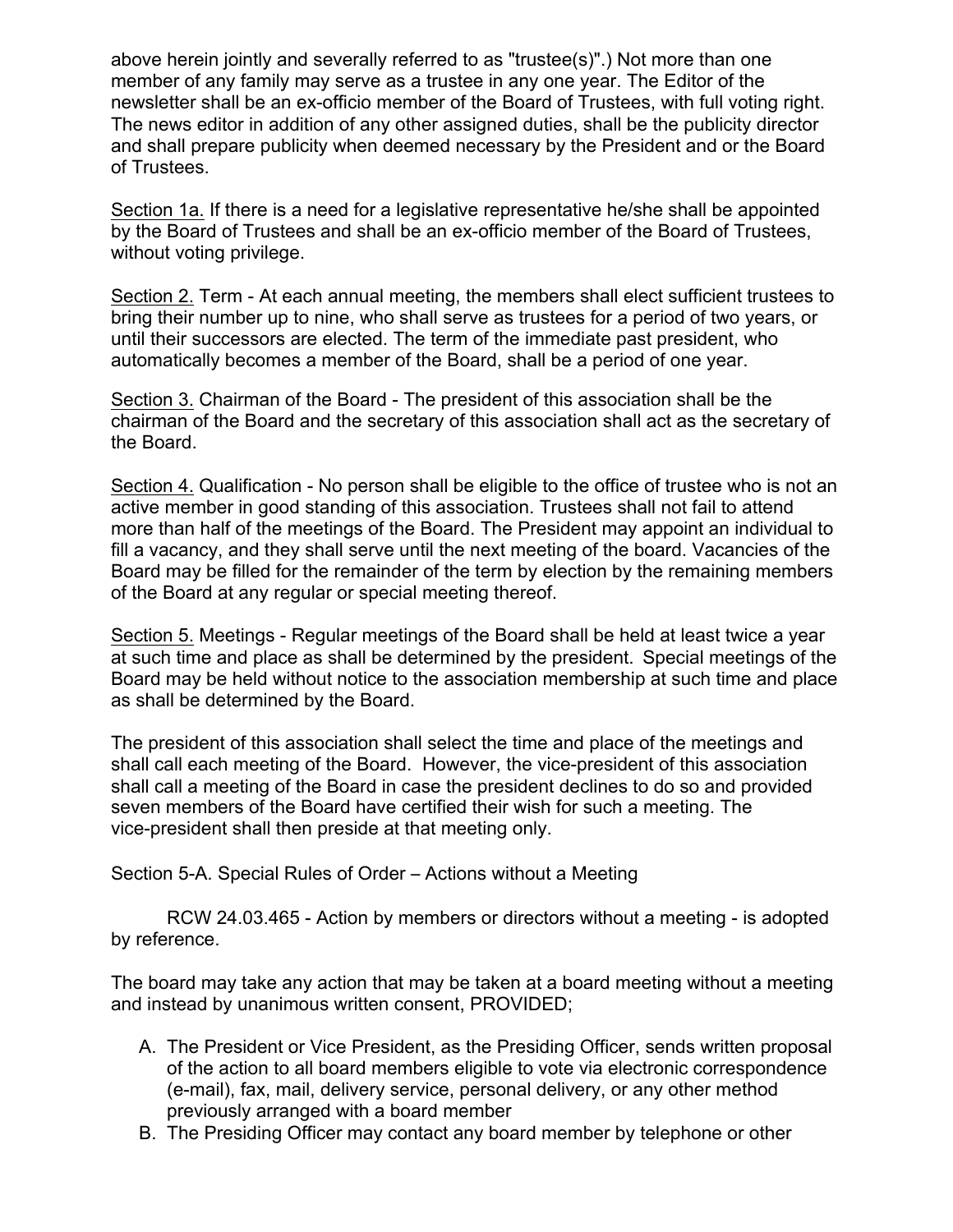means to bring the written correspondence to the member's attention.

- C. Any responding correspondence with discussion of the issue is copied to all board members in a timely manner.
- D. The Presiding Officer receives unanimous written consent for the proposed action from all board members eligible to vote within 7 calendar days of sending the written proposal.
- E. Written consent consists of a confirming e-mail, fax, or other written record delivered by secure means to the Presiding Officer.
- F. After 7 calendar days, the Presiding officer shall notify all board members of the outcome in a timely manner.
- G. Any board member may, by written notice to the Presiding Officer, cause the proposed action to be withdrawn and the item added to the agenda of the next board meeting. In this case, the Presiding officer shall immediately notify all board members that the proposed action is withdrawn.

The written proposal, responses, and notification of outcome shall be filed with the minutes and read at the next board meeting.

Section 6. Quorum - At any meeting of the Board a majority of the trustees shall constitute a quorum for the transaction of business, except that the presence or absence of honorary trustees shall not be taken into consideration when determining whether a quorum is present.

Section 7. Duties - The Board shall have full power and authority over the affairs of this association, shall conduct all important business of this association, and shall control all expenditures of \$500.00 or more, which expenditures must be approved by a majority vote of the trustees.

Section 8. Any trustee may lay on the table any motion made on the floor of the membership meeting until such time as the Board can discuss the subject.

Section 9. The Board may request a correction of any articles or public statements published pertaining to the Puget Sound Beekeepers Association or the business of this association which the Board deem not conducive to the good of this association.

# ARTICLE V - Seal

The Board shall provide a suitable seal, containing the name of this association and the year of its creation, which seal shall be in charge of the treasurer to be used as directed by the Board. The Puget Sound Beekeepers Association, Inc. agent and address be that of the Association's present treasurer.

#### ARTICLE VI - Amendments to by-laws

The by-laws may be altered, amended, added to or repealed by a two-thirds vote of the trustees present at any regular meeting thereof, a quorum being present and provided a notice of such change or changes shall be sent every trustee at least ten days in advance of such meeting. Placing in the mail shall constitute notice, sent to the last known address of the trustee.